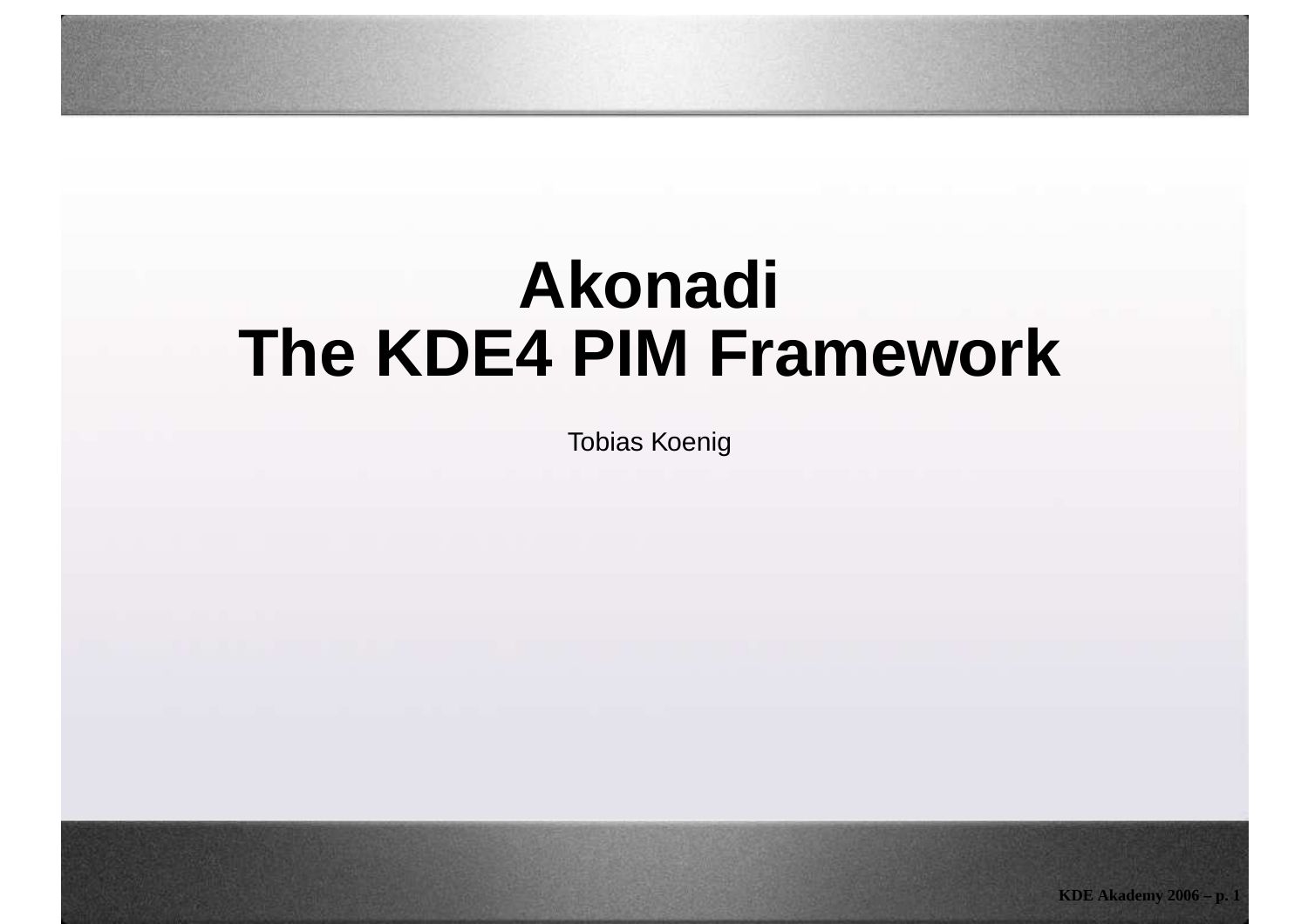## **Overview**

- Why <sup>a</sup> new PIM Framework
- Akonadi
	- ⊲ History
	- ⊲ Concepts
	- ⊲ Current State
	- ⊳ The Future
- Questions & Answers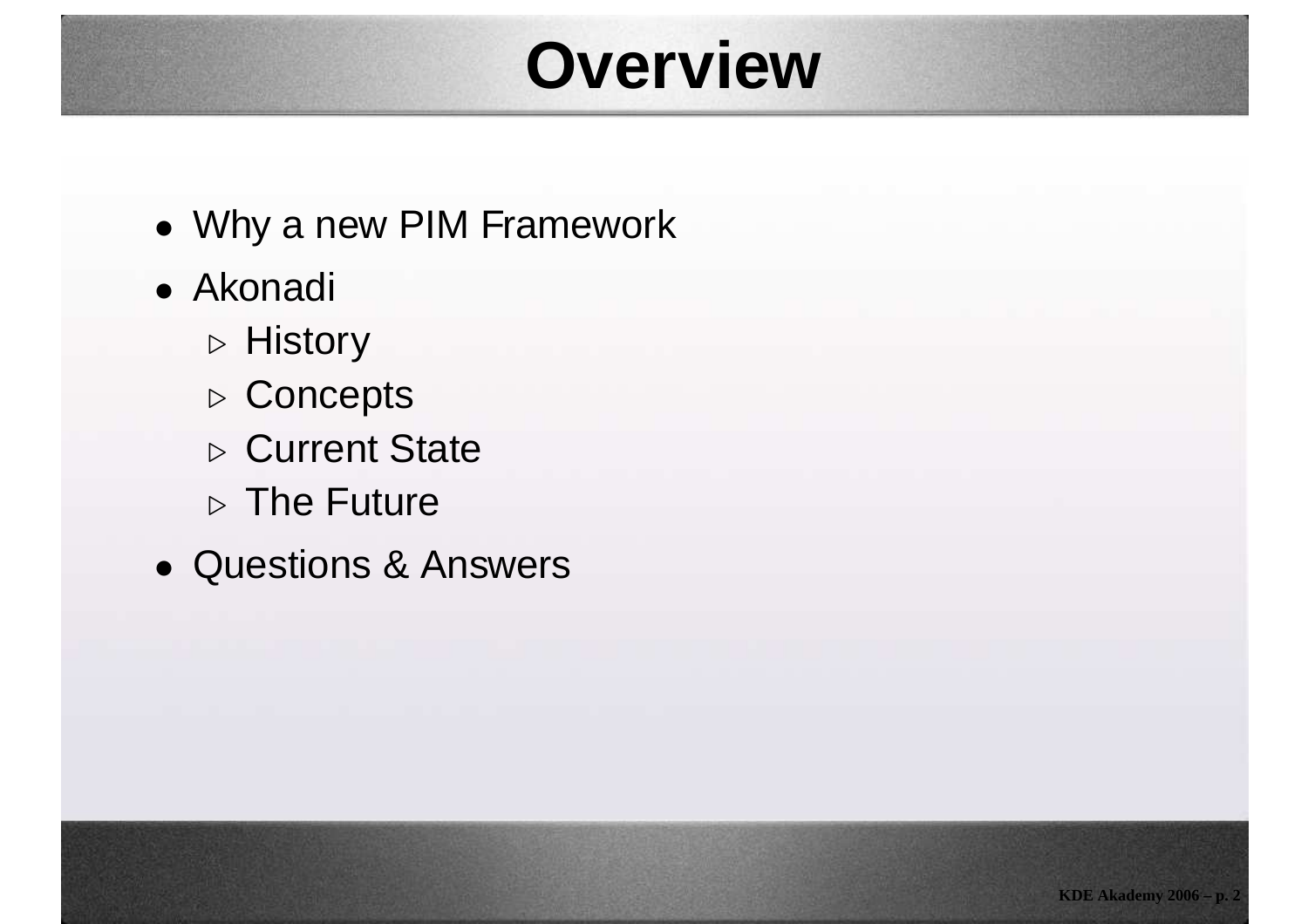## **Problems with old Framework**

- Bad Performance
- Synchronous Access
- Memory Consumption
- Missing Notifications
- Missing Locking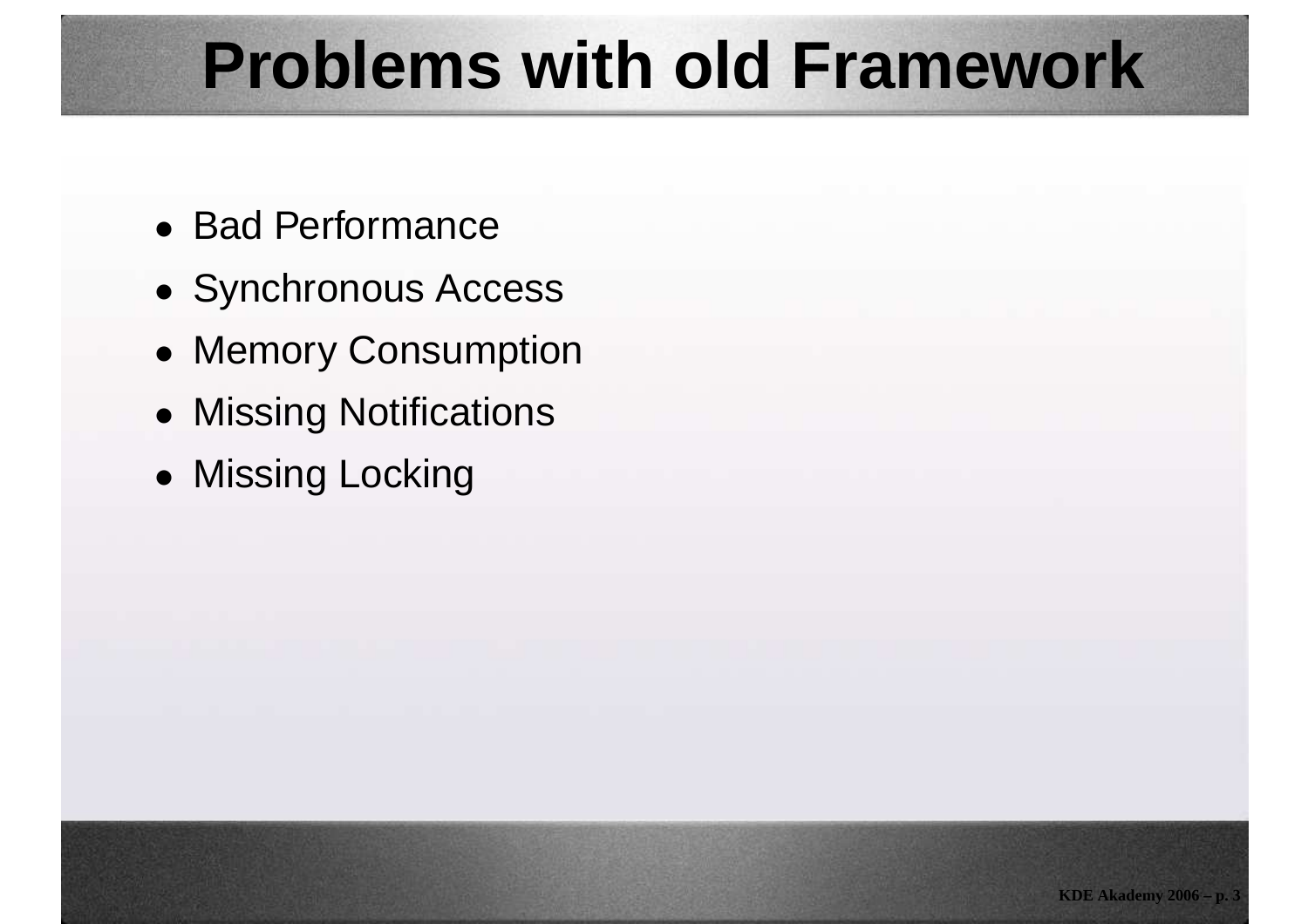## **Akonadi**

- <sup>A</sup> general storage for PIM data
- Aims to solve the problems of kabc/kcal
- Modular design for robustness and easy integration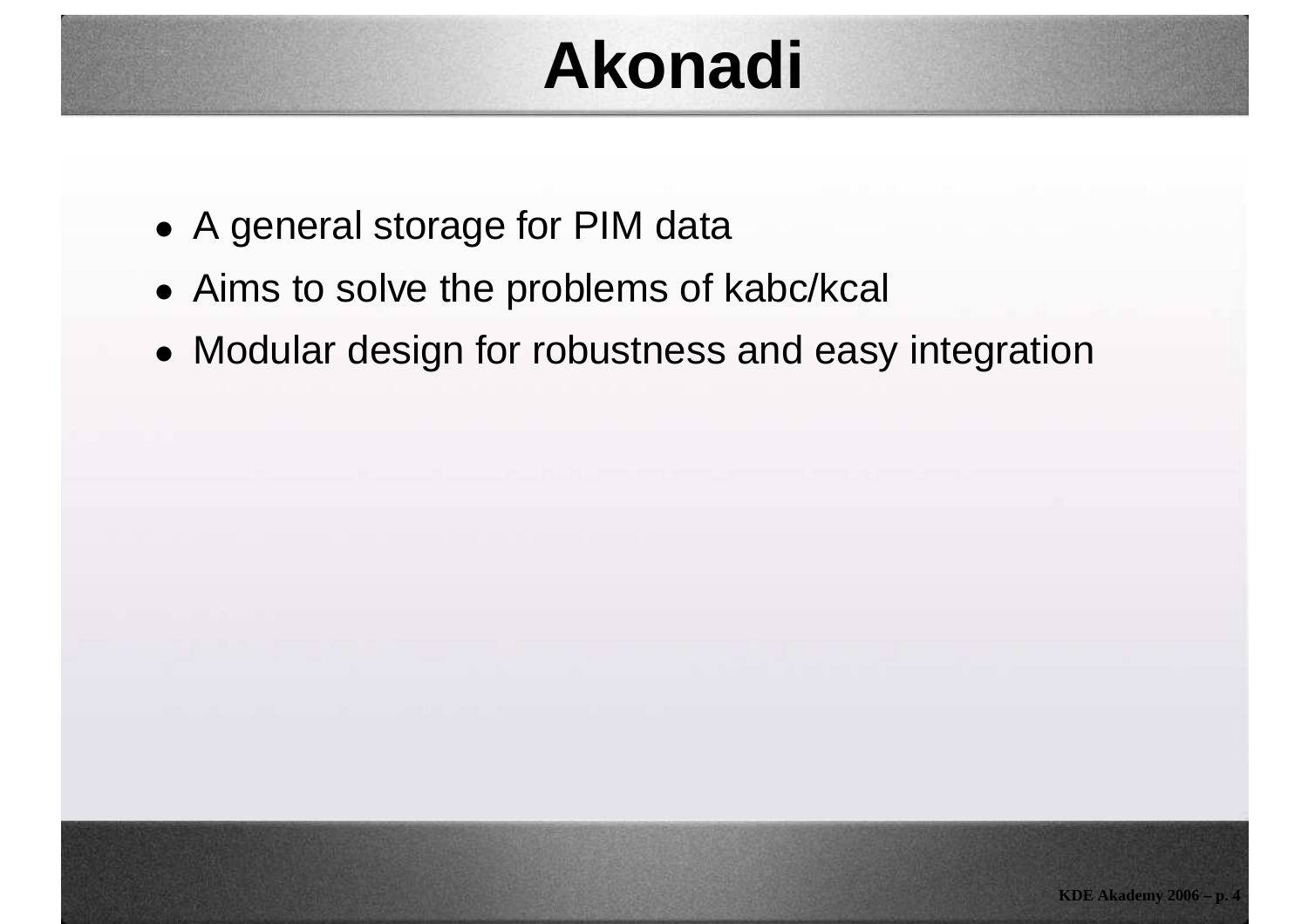# **History**

- First ideas of <sup>a</sup> PIM daemon at Osnabrück meeting2005
- Sample code for address book daemon
- General agreement for PIM service at Osnabrückmeeting 2006
- 'Akonadi' was born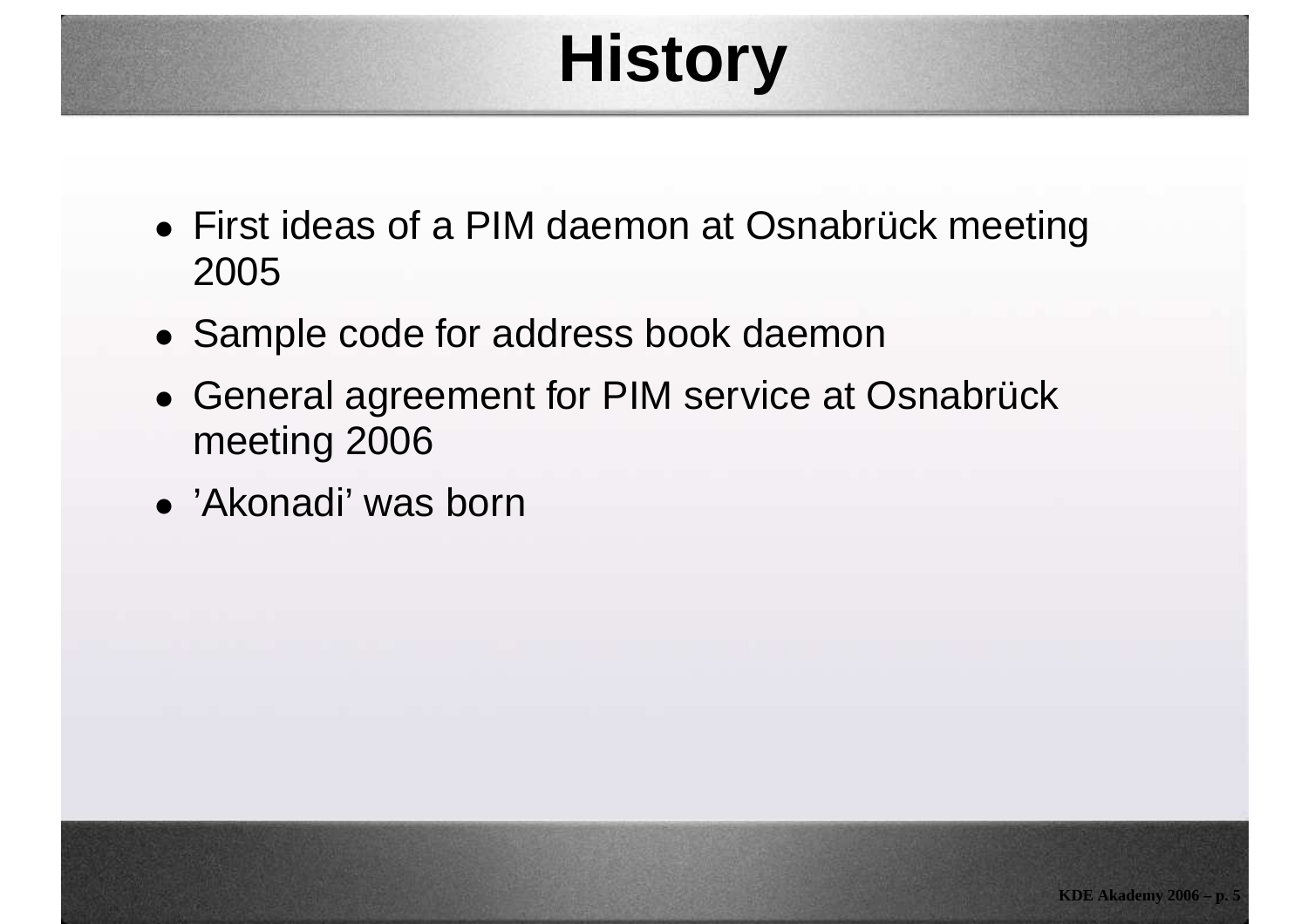# **Concepts**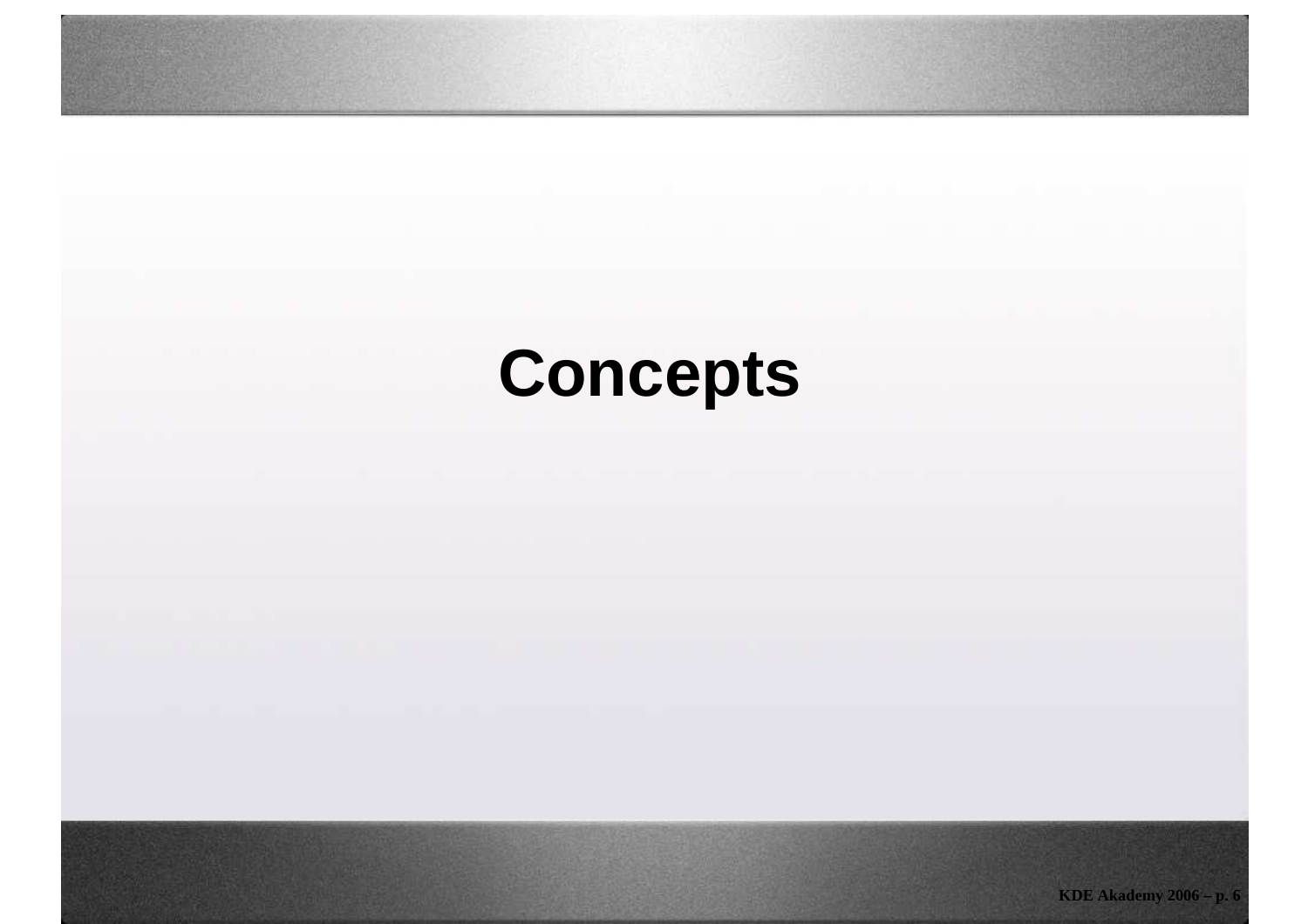#### **Concepts**

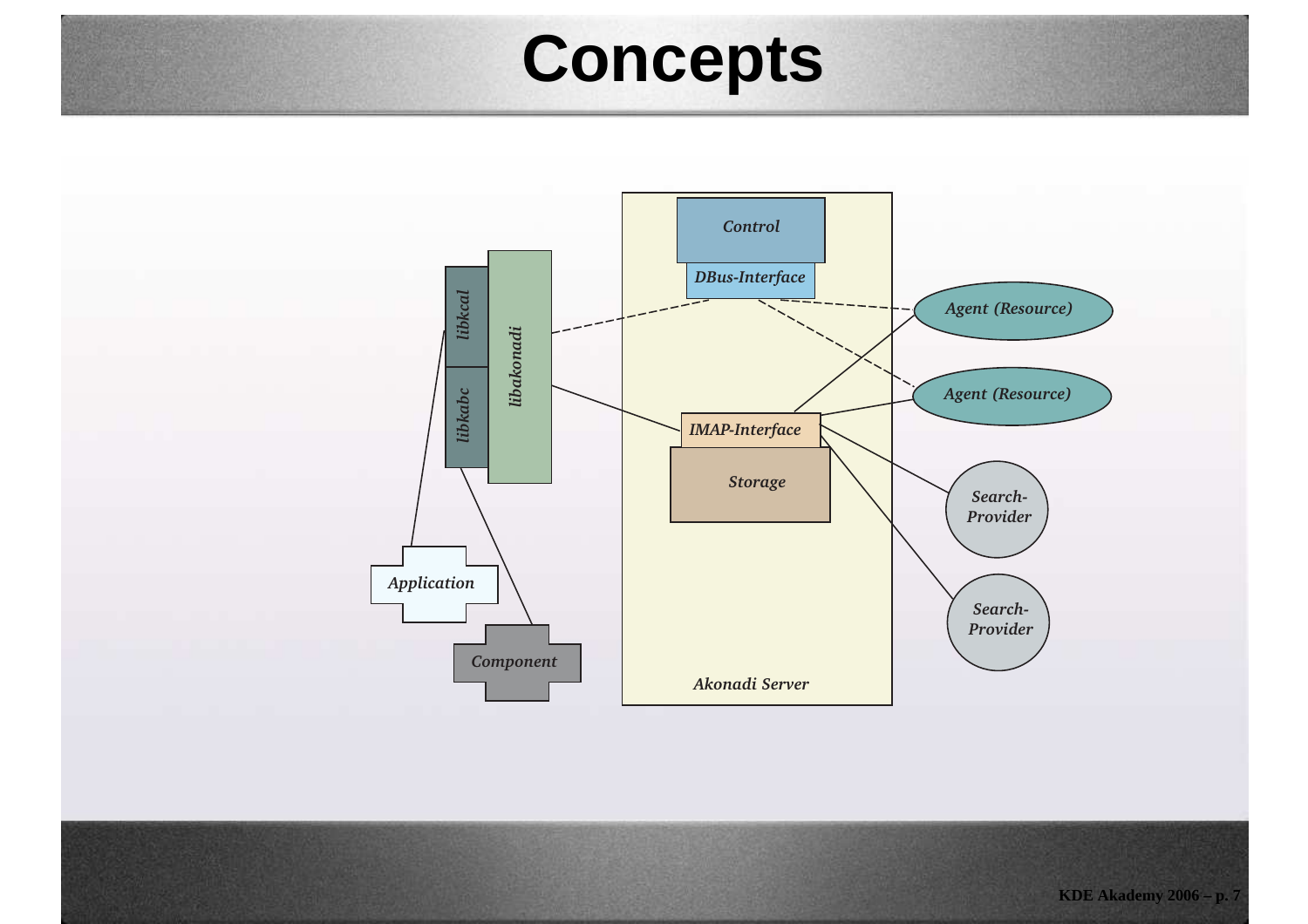## **The Storage**

- Accessible via extended IMAP=> high performance on data delivery
- Caches all PIM items of the resources(depending on the policy)
- Informs the Control about changes
- Provides basic search features (IMAP)
- Delegates extended search requests to**SearchProviders**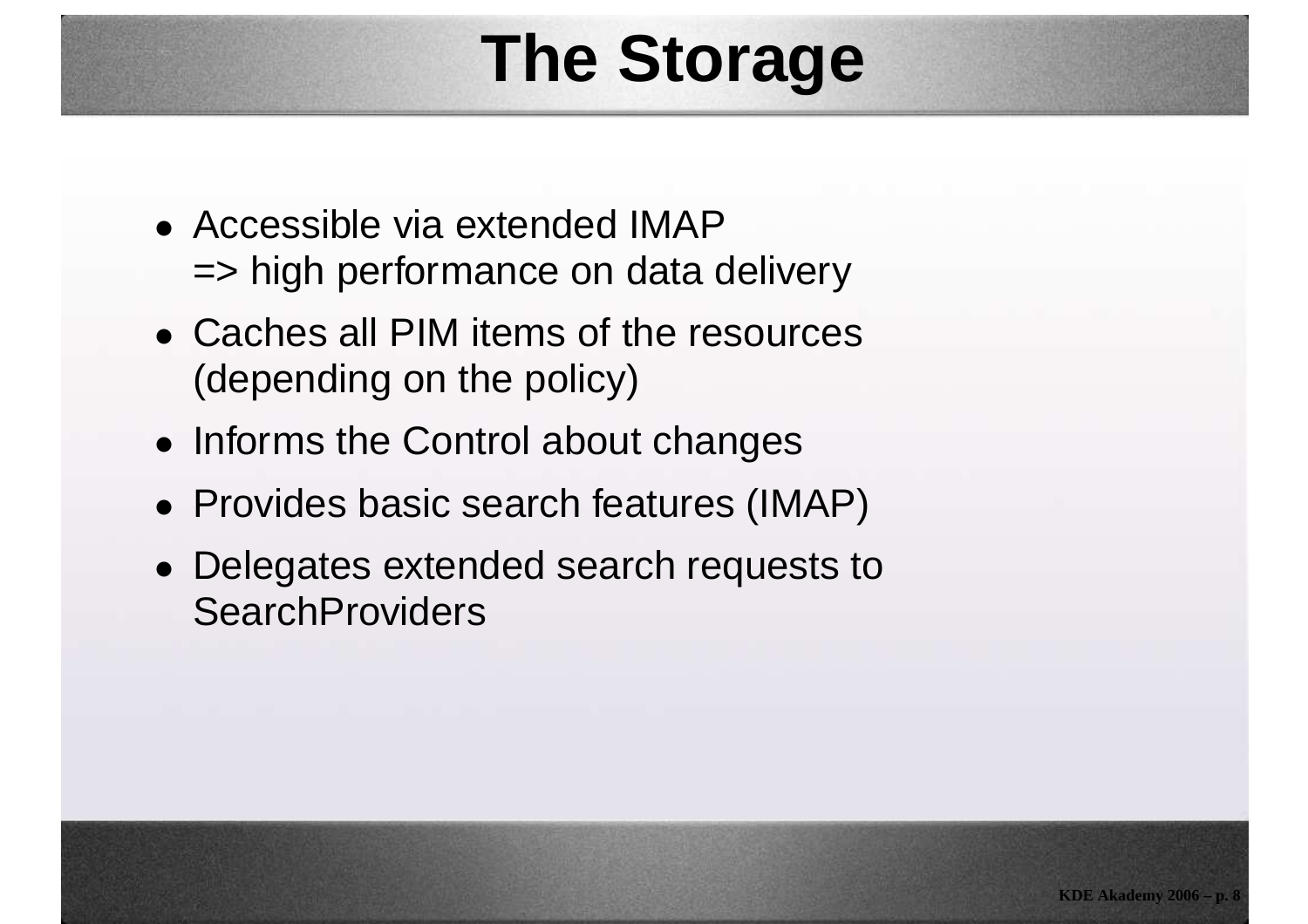#### **The Resources**

- Applications which synchronize data between theStorage and an external data source(e.g. groupware server or file)
- Asynchronous communication
- Profiles for grouping Resources together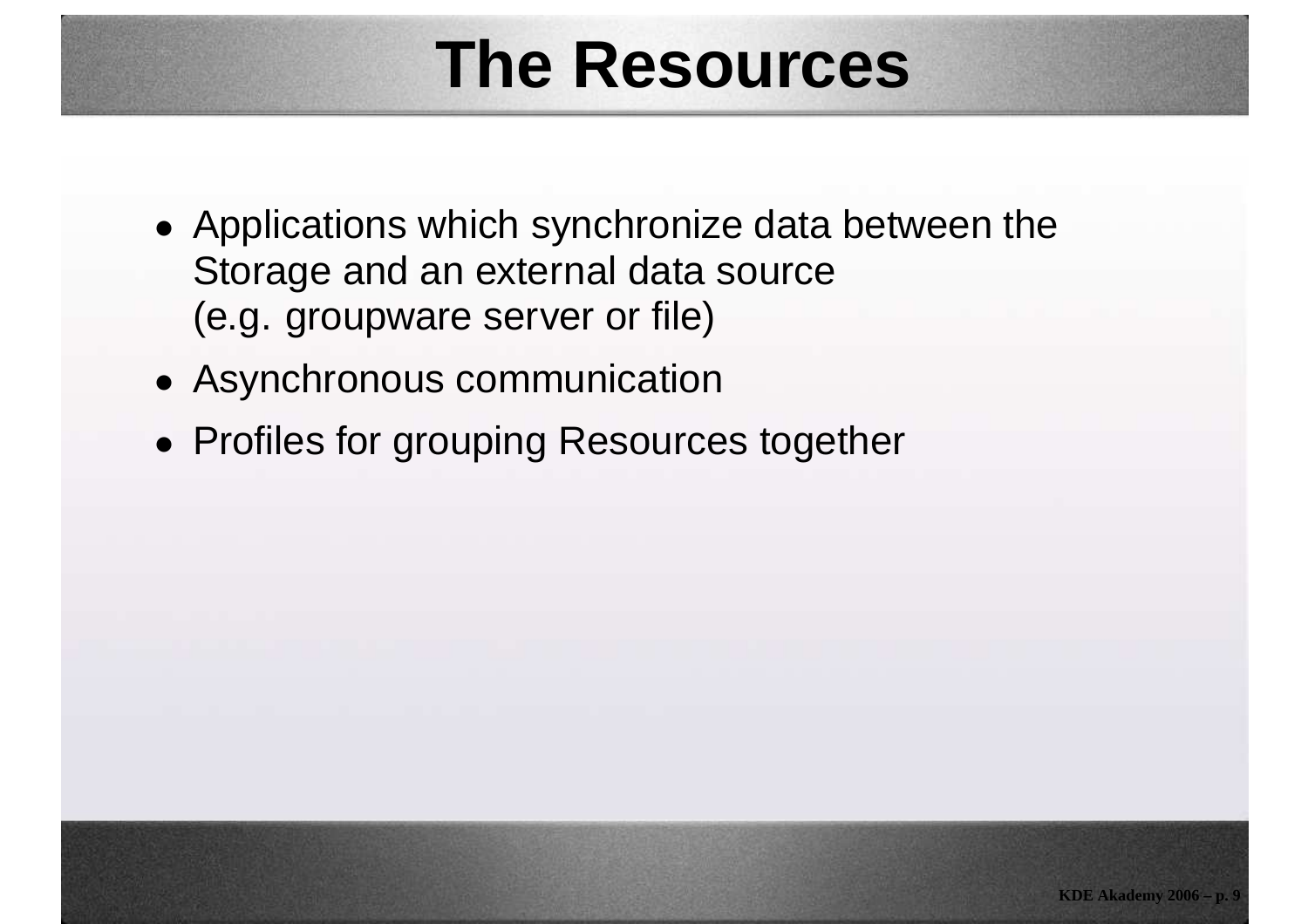## **The Control**

- Starts and monitors the Storage and resourceprocesses
- Provides D-Bus API for managing resources andprofiles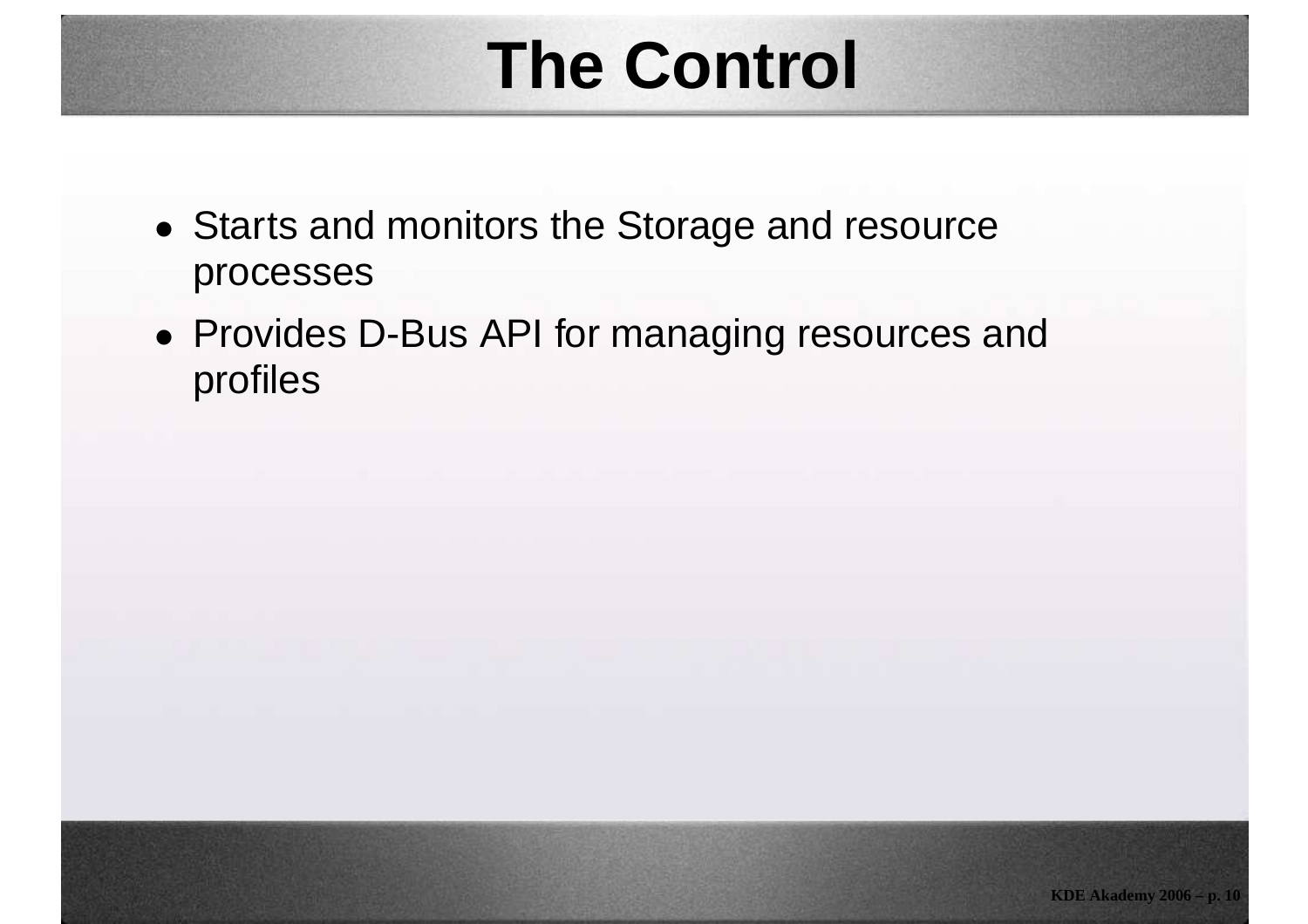## **The SearchProviders**

- External applications which process more complexsearch queries
- One SearchProvider for every PIM item type
- Store search results in collections inside the Storage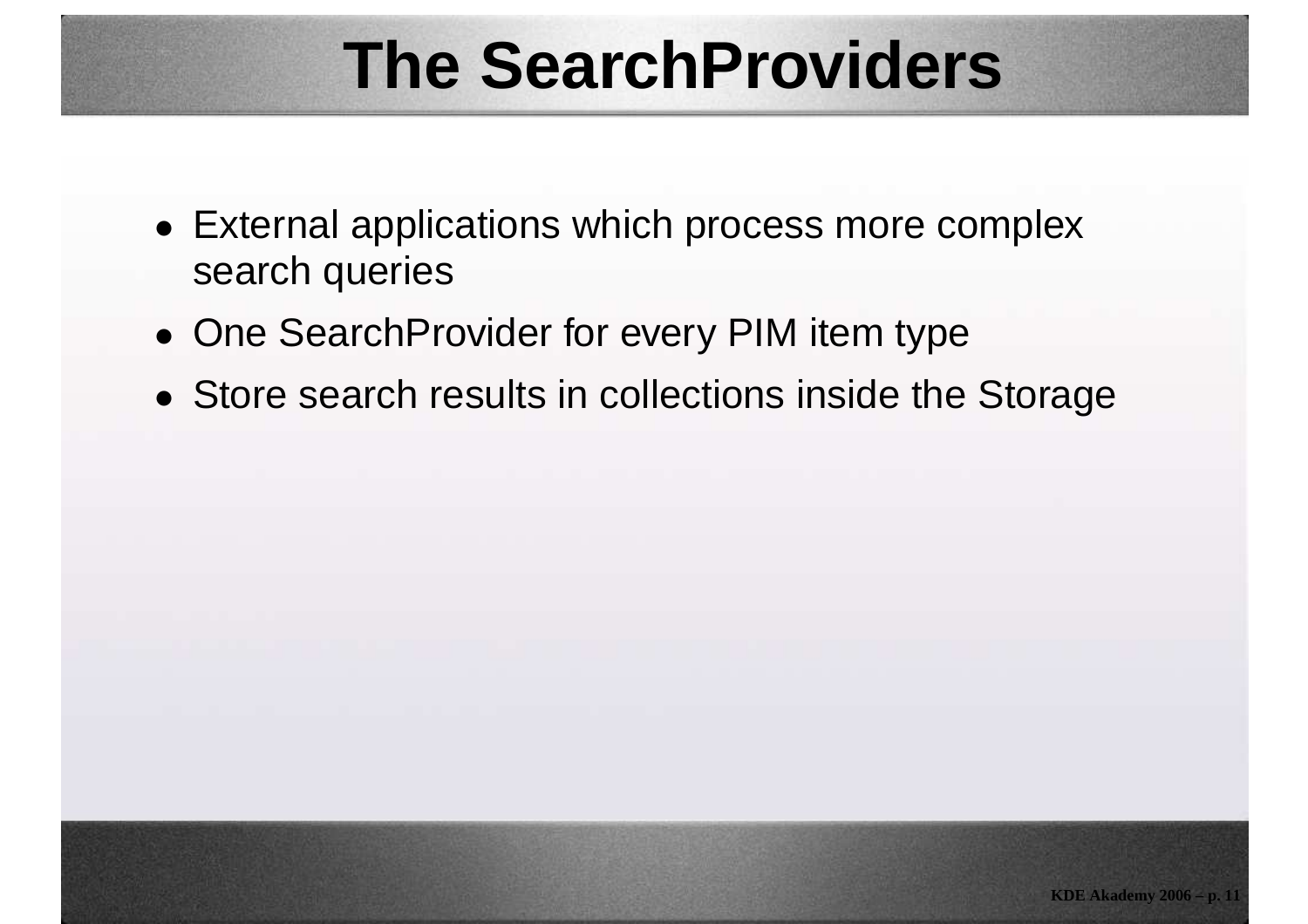## **Collections**

- Virtual containers inside the Storage
- Contain PIM items/references
- Root collection '/'
- Every Resource provides at least one collection
- Easy to realize virtual folders

//resource1/resource1/calendar/resource1/addressbook/resource2/search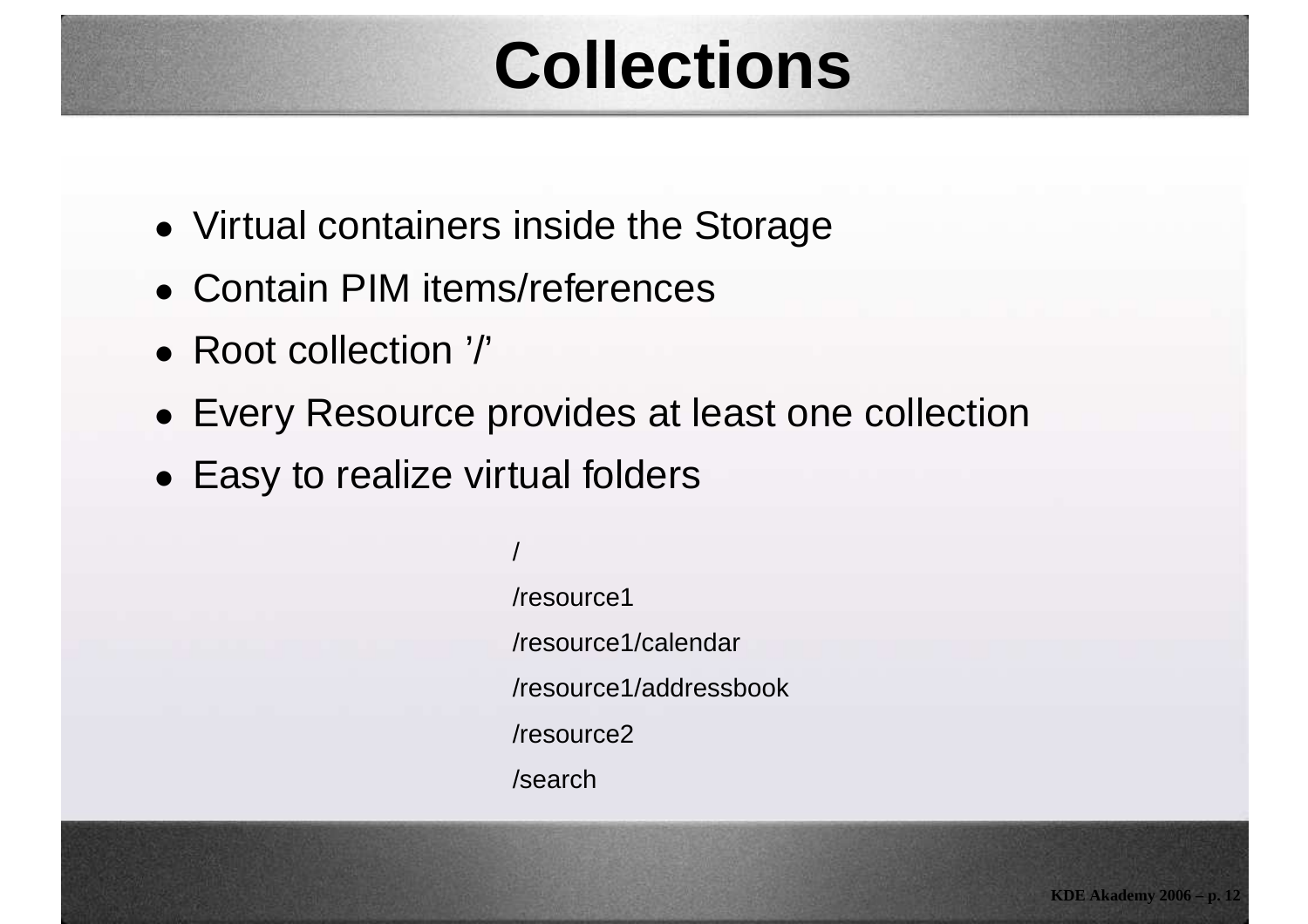## **Current State**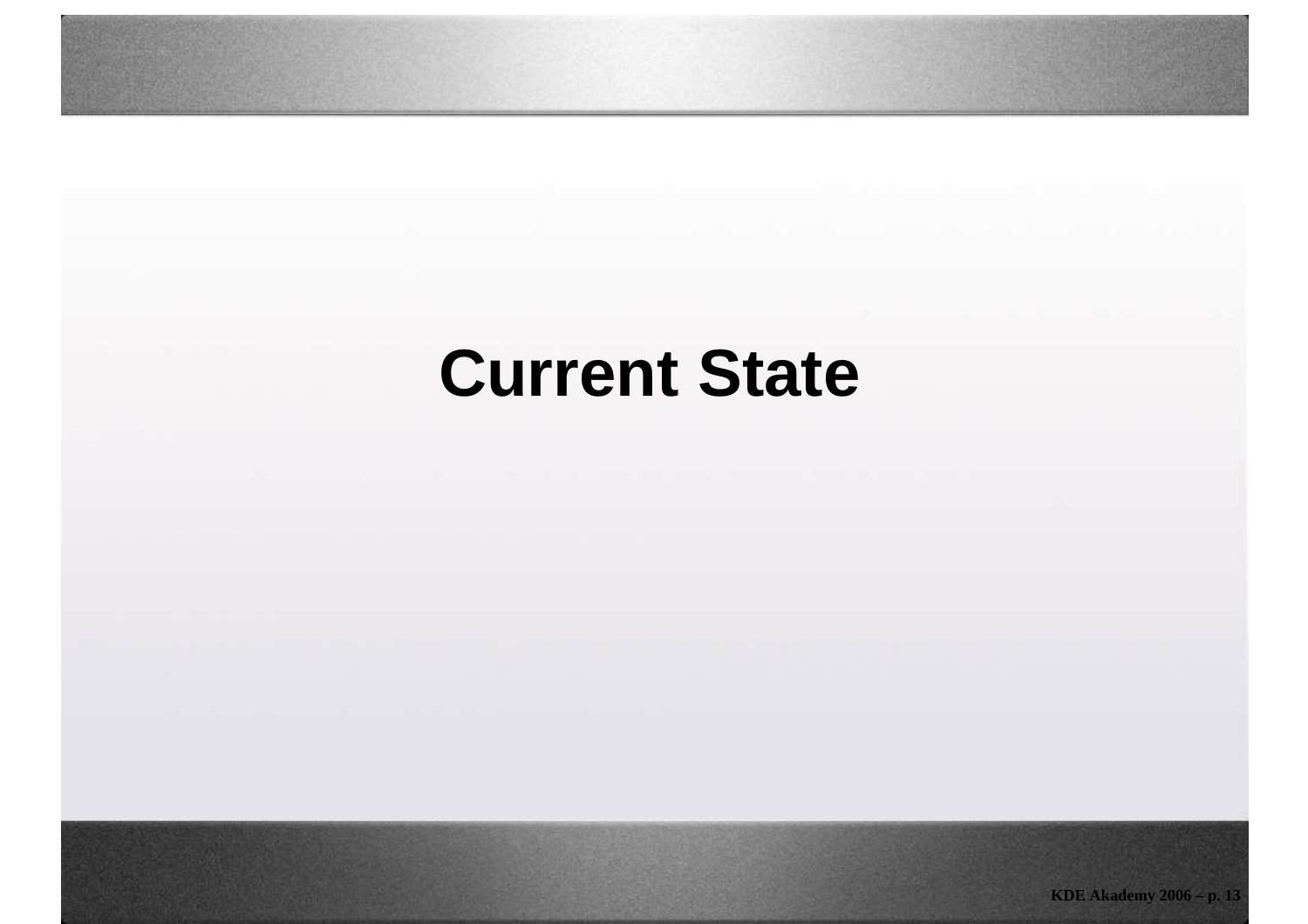#### **Current State**

- Storage
	- $\triangleright$  Provides all needed IMAP commands
	- ⊲ Stores items in Collections
- Control
	- ⊳ Lifetime management for Storage and Resources
	- ⊳ D-Bus API nearly completed
- Resources
	- ⊳ Simple iCalendar file
	- ⊲ Dummy resource 'Knut'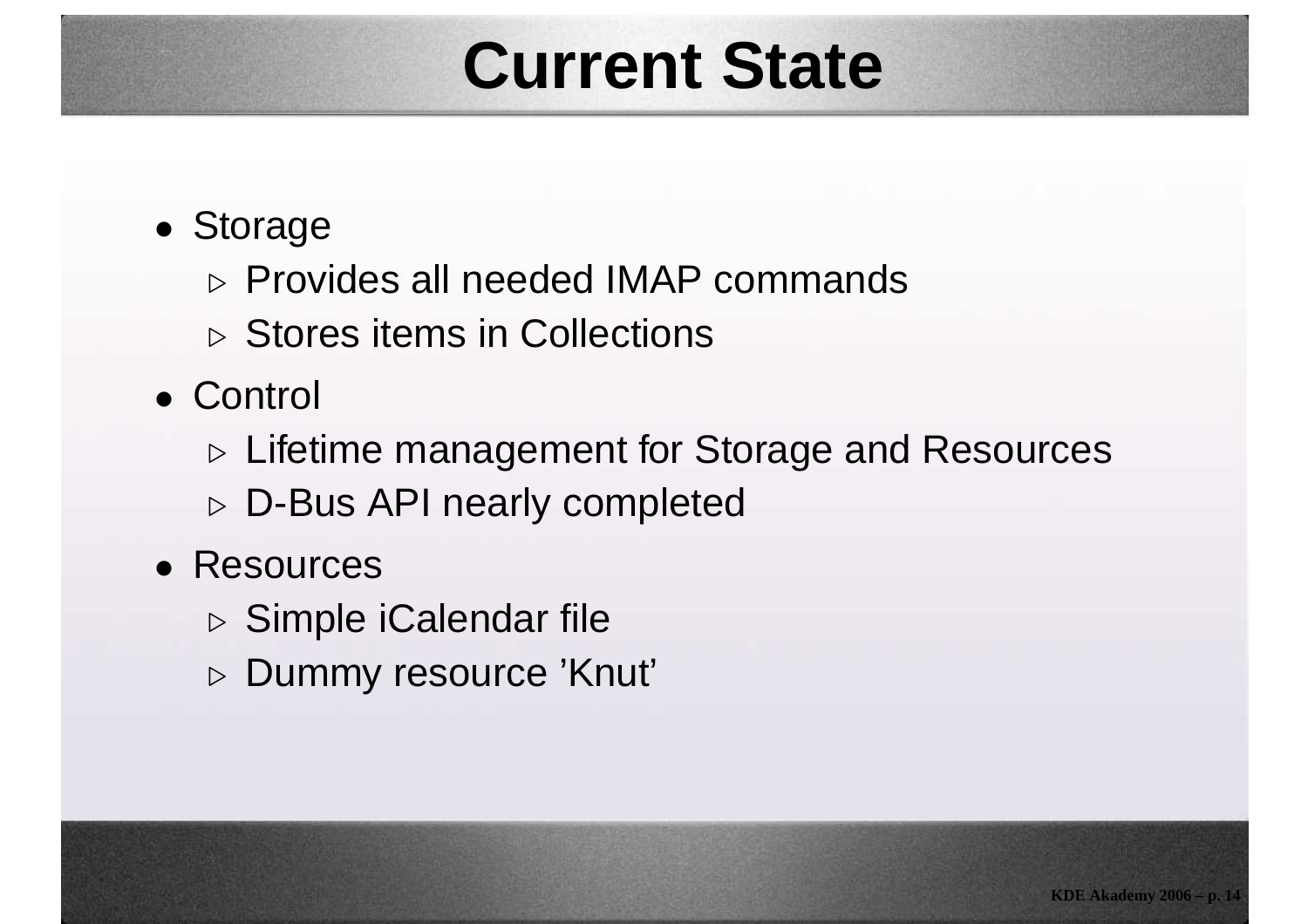## **Demo...**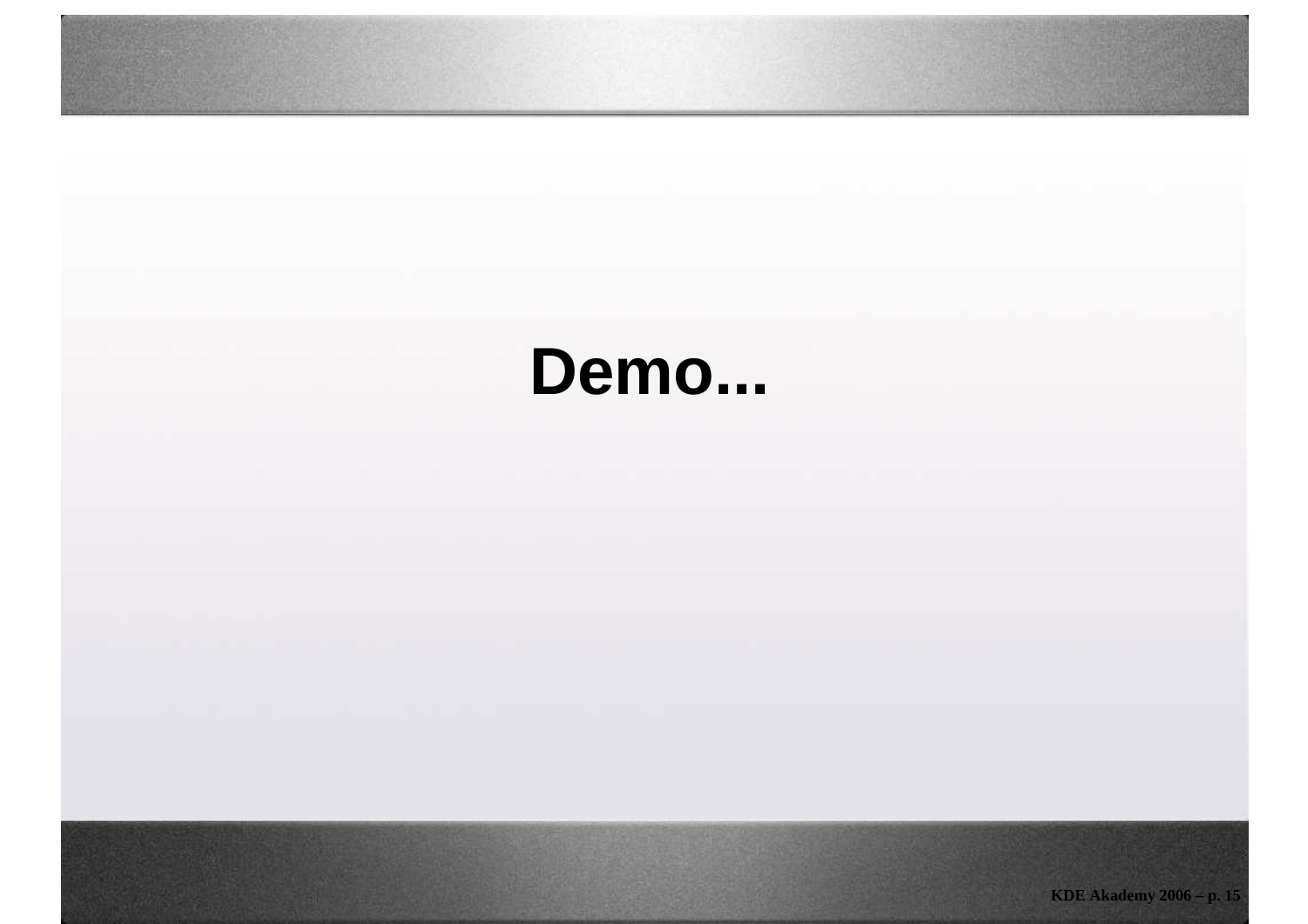# **TO DO**

- Implementing SearchProviders(mail, calendar, address book)
- Defining asynchronous client library
- Implementing full featured resources(remote and local file)
- Writing documentation!!!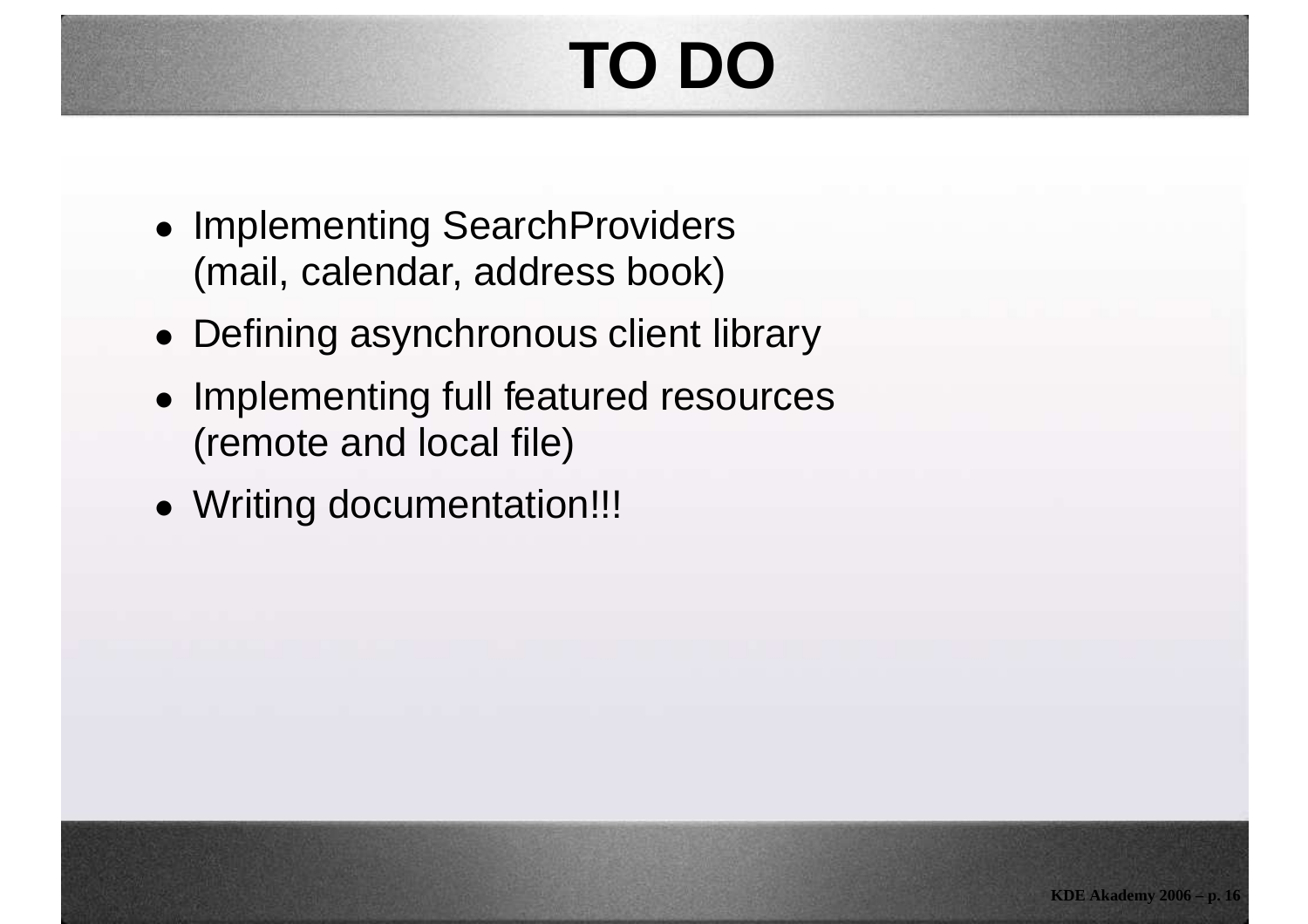## **The Future**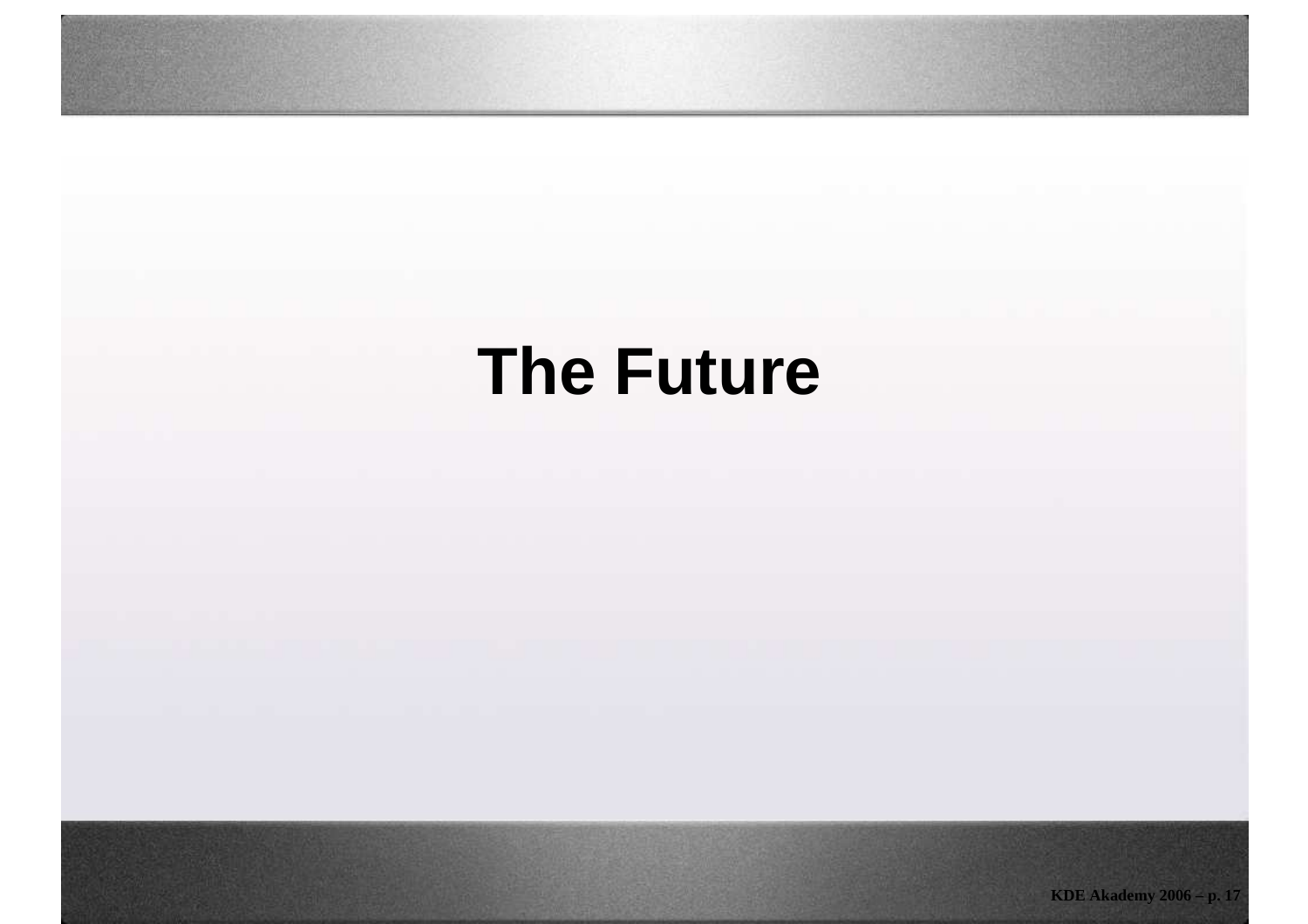## **The Future**

- Goal: Components based PIM library
- Components as standalone views and editors of PIMdata
- Plasma applets for calendar and address book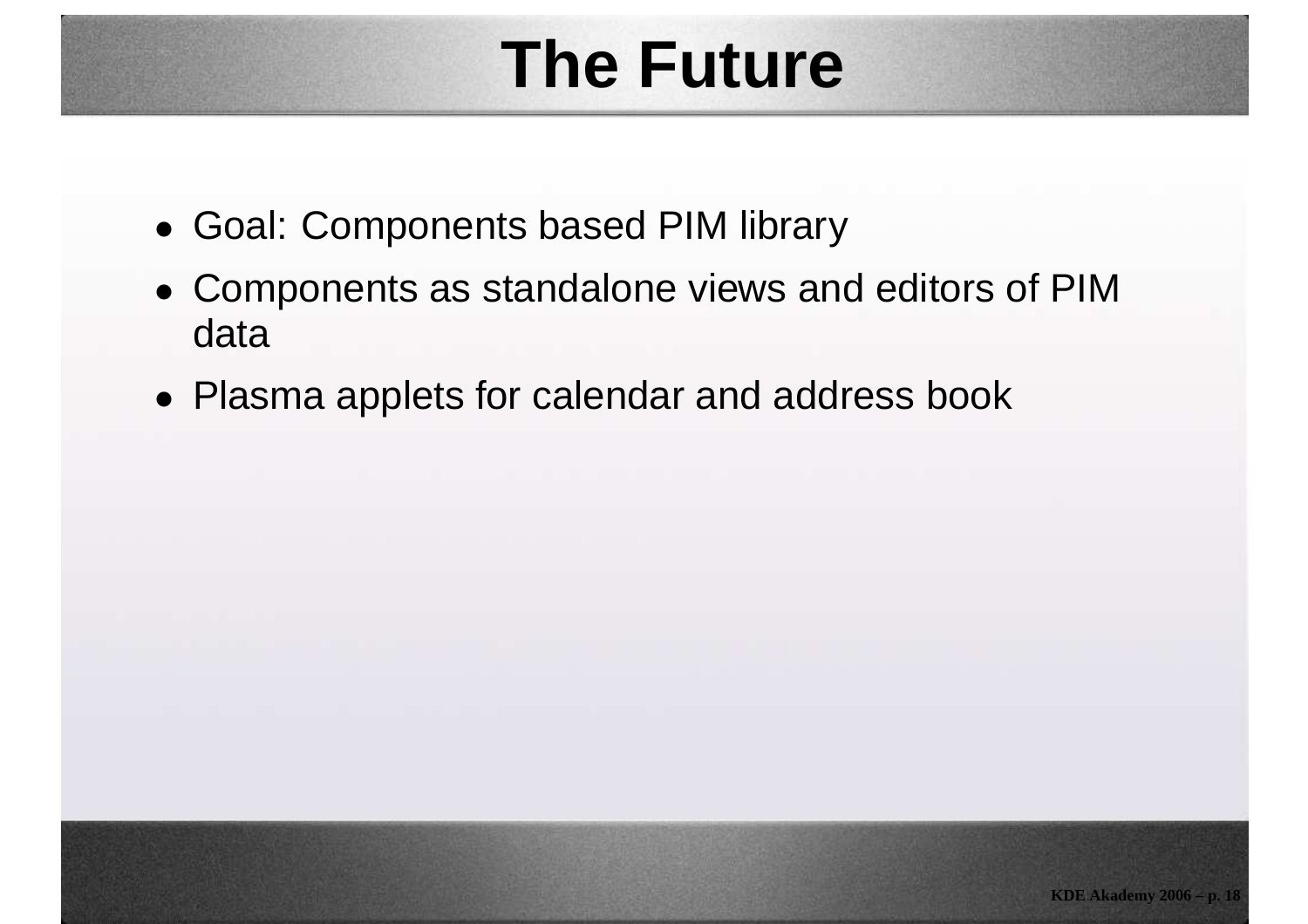## **We need developers!**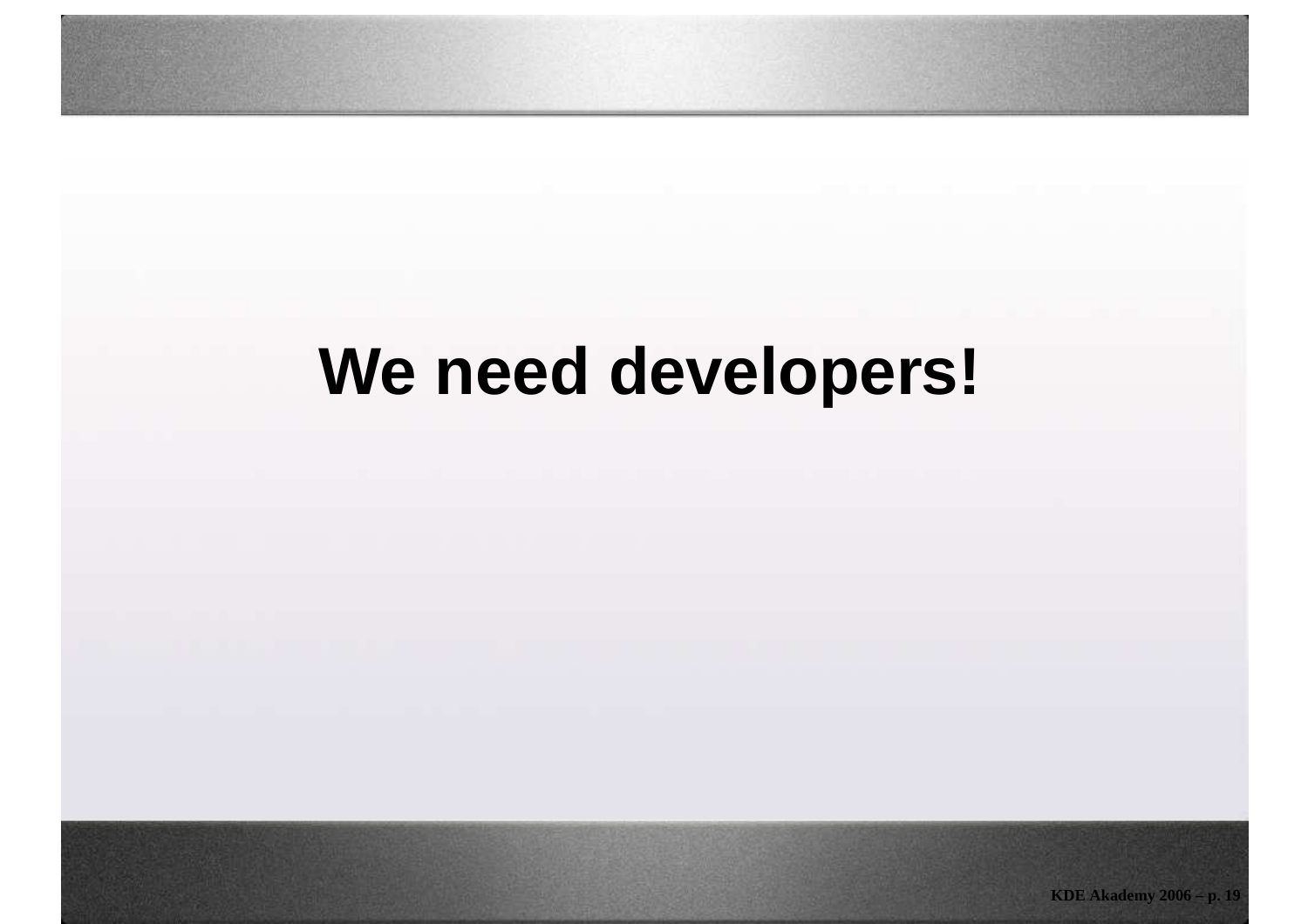# **Questions?**